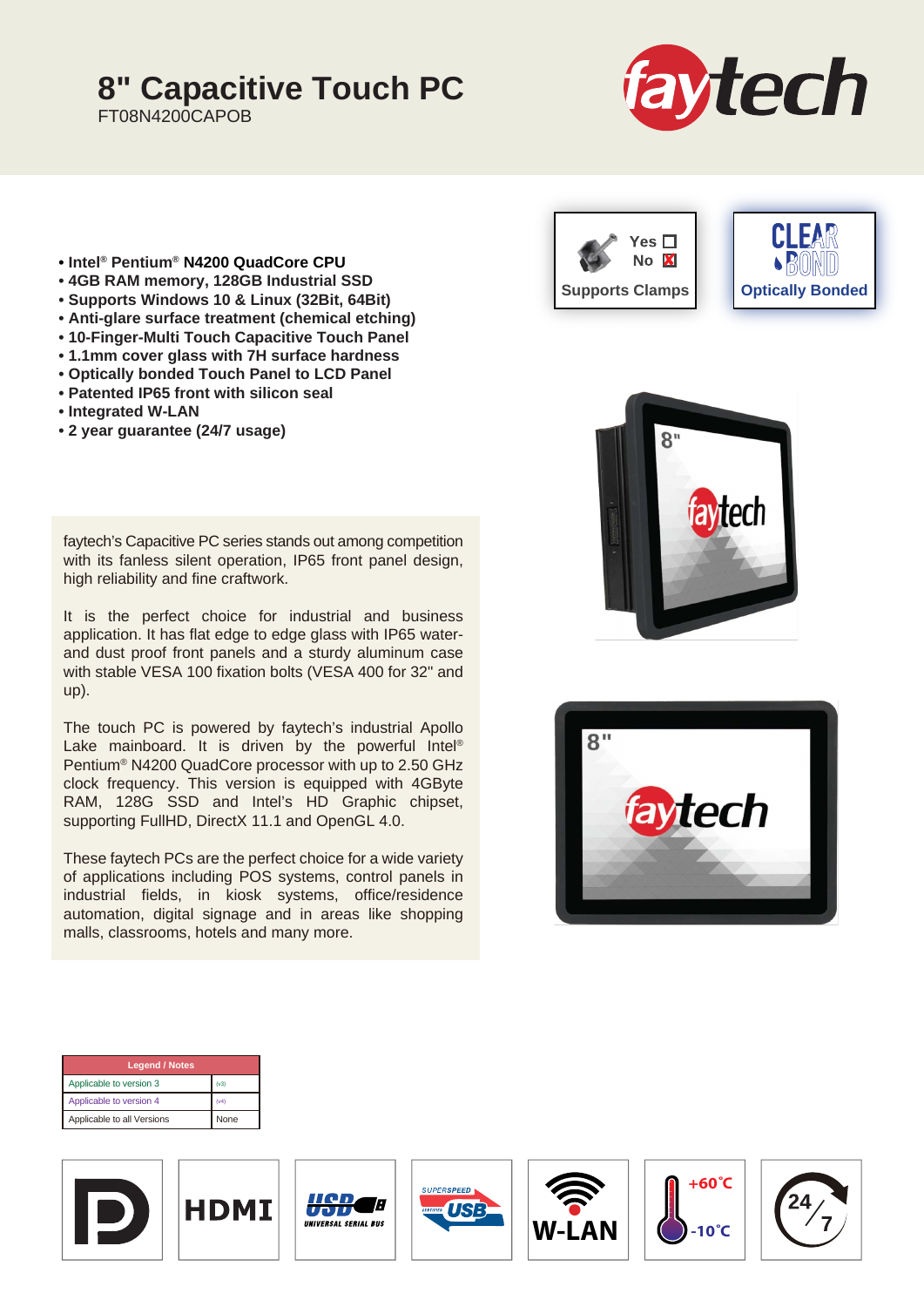| <b>Product name</b>        |                           |                      |          | 8" Capacitive Touch PC N4200   |                       |                      |          |  |  |  |  |
|----------------------------|---------------------------|----------------------|----------|--------------------------------|-----------------------|----------------------|----------|--|--|--|--|
|                            | Model number / EAN number |                      |          | FT08N4200CAPOB / 6920734008018 |                       |                      |          |  |  |  |  |
| <b>Global Article Code</b> | European Article Code     | Release date (D/M/Y) | Version* | <b>Global Article Code</b>     | European Article Code | Release date (D/M/Y) | Version* |  |  |  |  |
| 3030502504                 | 1010501618                | 12/09/2019           | $v_3$    |                                |                       |                      |          |  |  |  |  |
| 3030509503                 | 1010502281                | 01/11/2021           | vd       |                                |                       |                      |          |  |  |  |  |
|                            |                           |                      |          |                                |                       |                      |          |  |  |  |  |

| <b>IP Rating</b>       |
|------------------------|
| IP65 Front / IP40 Back |
|                        |

| <b>LCD Panel</b>                                |              |
|-------------------------------------------------|--------------|
| Screen diagonal (Inch/cm)                       | 8/20.32      |
| Display active screen size (cm)                 | 16.20×12.20  |
| Aspect ratio                                    | 4:3          |
| Physical resolution                             | 1024×768     |
| External Maximum showable resolution - HDMI, DP | 1920×1200    |
| Colours displayed                               | 16.7M        |
| Brightness (cd/m <sup>2</sup> )                 | 250          |
| Contrast                                        | 700:1        |
| Typical reaction time Tr / Tf (ms)              | 6/14         |
| Visual Angle horizontal / vertical (°)          | 150/150      |
| Backlight / Backlight Lifetime (hours)          | LED / 20.000 |

|                                              | <b>Operation / Mechanical</b>        |
|----------------------------------------------|--------------------------------------|
| Operating Temperature (°C)                   | $-10 - +60$                          |
| Humidity Range (RH)                          | 10% - 90%                            |
| Net weight (kg)                              | 1.80                                 |
| Gross weight (kg)                            | 2.10 (incl. cartonage)               |
| Housing material                             | Rubber frame. Aluminum IPC back case |
| Housing (mm) $L \times W \times H$           | $201.0 \times 160.5 \times 46.7$     |
| Cut-out for clamp supports (mm) $L \times H$ | N/A                                  |
| Max. wall thickness for clamp supports (mm)  | N/A                                  |
| Amount of clamps required                    | N/A                                  |
| Mounting                                     | <b>VESA 100</b>                      |

| <b>Internal Connectors (occupied)</b>                                     |                    |                                   |                       |  |  |  |  |  |  |
|---------------------------------------------------------------------------|--------------------|-----------------------------------|-----------------------|--|--|--|--|--|--|
| 1x SO-DIMM, max. 8GB, DDR3L 1333/1600/1867 non-ECC, Single channel memory |                    |                                   |                       |  |  |  |  |  |  |
| 3x RS232/RS485 COM connectors switchable in BIOS                          |                    |                                   |                       |  |  |  |  |  |  |
| 2x LCD Backlight control/LCD panel voltage box                            |                    |                                   |                       |  |  |  |  |  |  |
| 1x 5V/12V SATA power connector                                            |                    | 1x 12V DC power connector (2-pin) |                       |  |  |  |  |  |  |
| 1x 4-pin SATA power connector                                             |                    | 1x S/PDIF output pin header       |                       |  |  |  |  |  |  |
| 1x 8-bit Digital I/O interface                                            |                    | 1x Line-out / Mic-in header       |                       |  |  |  |  |  |  |
| 1x Front Panel box header                                                 |                    | 1x Serial ATA 6Gb/s               |                       |  |  |  |  |  |  |
| 1x MIPI CSI connector                                                     | 1x LVDS box header |                                   | 2x USB 3.0 box header |  |  |  |  |  |  |

| K. | <u>unna mananang unanana manar</u>      |  |  |  |  |      |  |  |  |  |  |  |  |  |
|----|-----------------------------------------|--|--|--|--|------|--|--|--|--|--|--|--|--|
|    | 800080888888888888888888888888888880008 |  |  |  |  |      |  |  |  |  |  |  |  |  |
|    |                                         |  |  |  |  | COMP |  |  |  |  |  |  |  |  |
|    |                                         |  |  |  |  |      |  |  |  |  |  |  |  |  |







| <b>PC System</b>      |                                                               |  |  |  |  |  |
|-----------------------|---------------------------------------------------------------|--|--|--|--|--|
| CPU                   | Intel <sup>®</sup> Pentium <sup>®</sup> QuadCore N4200        |  |  |  |  |  |
| Graphic GPU           | Intel <sup>®</sup> HD Graphics                                |  |  |  |  |  |
| Audio                 | Realtek ALC3251 Audio CODEC <sup>(v4)</sup>                   |  |  |  |  |  |
| Memory                | 4GB DDR3L non-ECC (max. 8GB)                                  |  |  |  |  |  |
| Storage (switchable)  | faytech Industrial 128GB SSD                                  |  |  |  |  |  |
| Network               | 2x Realtek PCIe GB LAN 8111G<br>(1x optional with POE); W-LAN |  |  |  |  |  |
| <b>Driver Support</b> | Win10; Linux; 32Bit/64Bit                                     |  |  |  |  |  |
| Preinstalled OS       | Linux Uhuntu                                                  |  |  |  |  |  |

| <b>Touch Panel</b>      |                                          |  |  |  |  |  |  |
|-------------------------|------------------------------------------|--|--|--|--|--|--|
| <b>Touch Technology</b> | Projected Capacitive 10-Point Multitouch |  |  |  |  |  |  |
| <b>Touch Connector</b>  | <b>USB</b>                               |  |  |  |  |  |  |
| Touch Life (Contacts)   | Unlimited                                |  |  |  |  |  |  |
| Surface Hardness        | 7H                                       |  |  |  |  |  |  |
| Surface Treatment       | Anti-glare (chemical etching)            |  |  |  |  |  |  |
| Glass Strengthening     | Chemically Strengthened                  |  |  |  |  |  |  |

| Power                    |                                            |  |  |  |  |  |  |
|--------------------------|--------------------------------------------|--|--|--|--|--|--|
| Power Indicator          | Green LED                                  |  |  |  |  |  |  |
| Power Supply             | 100-240V ACDC active switching; 12V DC-Out |  |  |  |  |  |  |
| Working Power (V)        | 12                                         |  |  |  |  |  |  |
| Power Consumption (W)    | 14                                         |  |  |  |  |  |  |
| Stand-By Consumption (W) |                                            |  |  |  |  |  |  |

| <b>External Connectors</b>                                            |            |  |  |  |  |  |
|-----------------------------------------------------------------------|------------|--|--|--|--|--|
| 1x 12V DC-In (screwable)                                              |            |  |  |  |  |  |
| 1x W-LAN antenna connector (RP-SMA male)                              |            |  |  |  |  |  |
| 2x USB 3.0                                                            | 2x USB 2.0 |  |  |  |  |  |
| 1x DP<br>1x HDMI                                                      |            |  |  |  |  |  |
| 1x MIC-In & EAR-Out                                                   |            |  |  |  |  |  |
| 1x COM - RS 232/422/485 switchable:<br>5V/12V/RI option (COM1, DSUB9) |            |  |  |  |  |  |
| 1x COM - RS 232; RX/TX (COM2, DSUB9)                                  |            |  |  |  |  |  |
| 2x 10/100/1000Mbit RJ45 Ports                                         |            |  |  |  |  |  |

| <b>Expansion Slots</b>                    |
|-------------------------------------------|
| 1x mSATA full size (occupied by SSD)      |
| 1x M.2 E-Key Slot (occupied by Wifi card) |
| 1x SATA connector                         |
| 1x External PCIe x1 Straddle connector    |
|                                           |

|  |  | <b>Included in the Delivery</b> |  |
|--|--|---------------------------------|--|
|  |  |                                 |  |

Power Supply (see Power section) W-LAN antenna (RP-SMA female)

Short Installation Manual



Tolerance: ± 0.5 mm